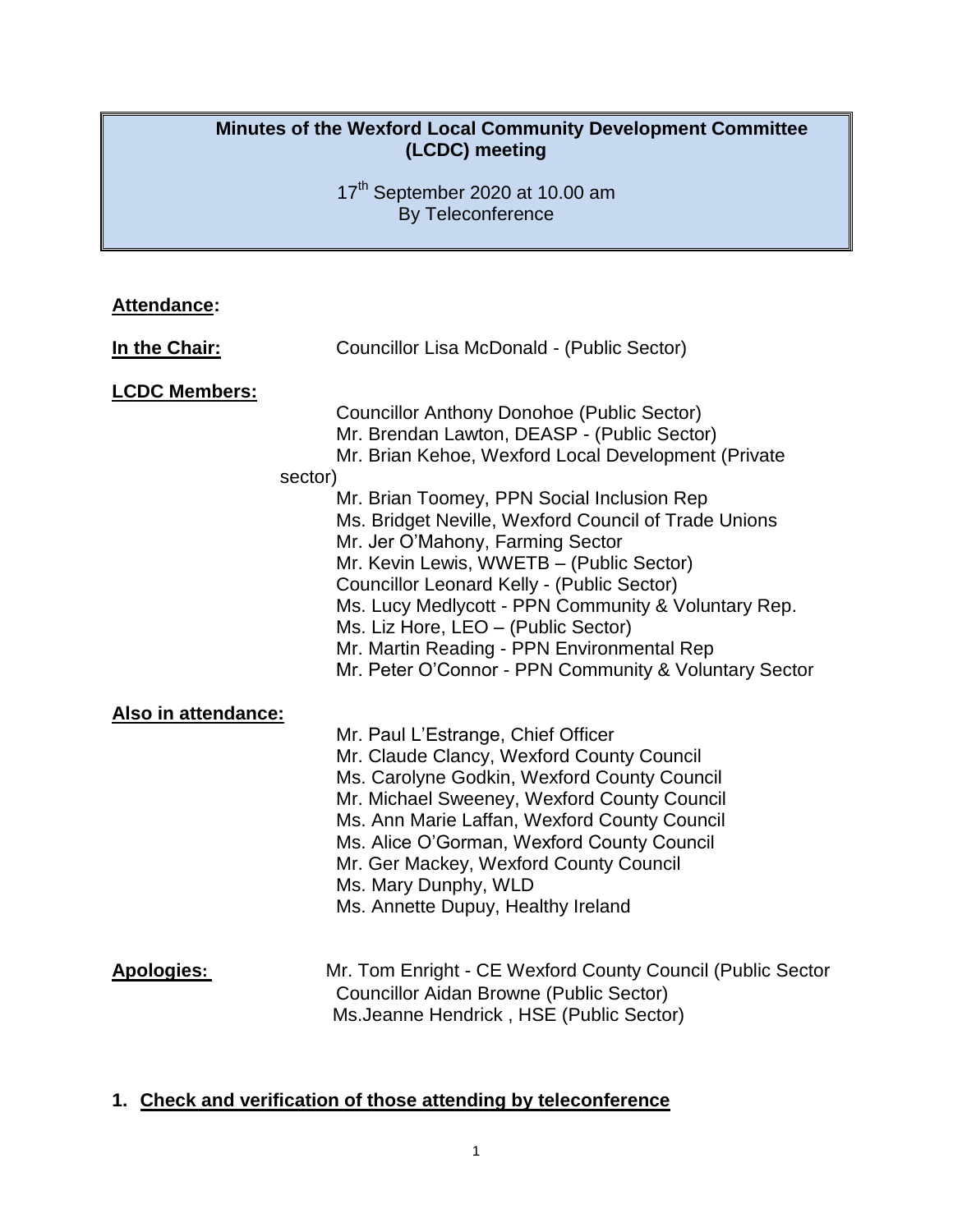The Acting Chief Officer, Paul L'Estrange confirmed attendance of each member by teleconference and confirmed their ability of speaking to and being heard by all attendees.

The Chairperson welcomed the members to the meeting by teleconference.

# **2. Adoption of Minutes 16th July 2020**

The minutes of the Local Community Development Committee (LCDC) meeting of 16<sup>th</sup> July 2020, were adopted.

**Proposed:** Mr. Brian Toomey **Seconded:** Ms. Liz Hore

# **3. Matters Arising**

Ms. Lucy Medlycott queried the position regarding Courtown Forest Park and the A/Chief Officer responded by saying there was no further update since the last LAG meeting. He

advised Ms. Medlycott that he will forward on a copy to her of the response previously issued to Mr. Brian Toomey.

Mr. Martin Reading queried if there was an update on the LECP review. The A/Chief Officer responded that there is no update and he is awaiting Departmental guidance.

# **4. Correspondence**

None

# **5. Healthy Ireland & Healthy Wexford**

# **5.1** - He**althy Ireland Fund Update**

Ms. Annette Dupuy gave an update on Healthy Ireland and answered questions members had. She noted that a Regional Positive Ageing Event is taking place during week beginning 28<sup>th</sup> September and Wexford are involved in this.

# **5.2 - Healthy Wexford Update**

Ms. Annette Dupuy gave an update on Healthy Wexford and noted some difficulties due to Covid-19 and that partners affected were updating their plans. She informed members that the online launch of Healthy Wexford will take place at 3.30 pm on Monday 5th October – link to launch to be sent on.

# 5.3 – **Programme of Work Review Summary**

Ms. Annette Dupuy presented a report outlining details of the main budget changes proposed to each of the Actions including budget changes.

# **6. Chief Officers Report**

The A/Chief Officer presented the Chief Officers report which included the following: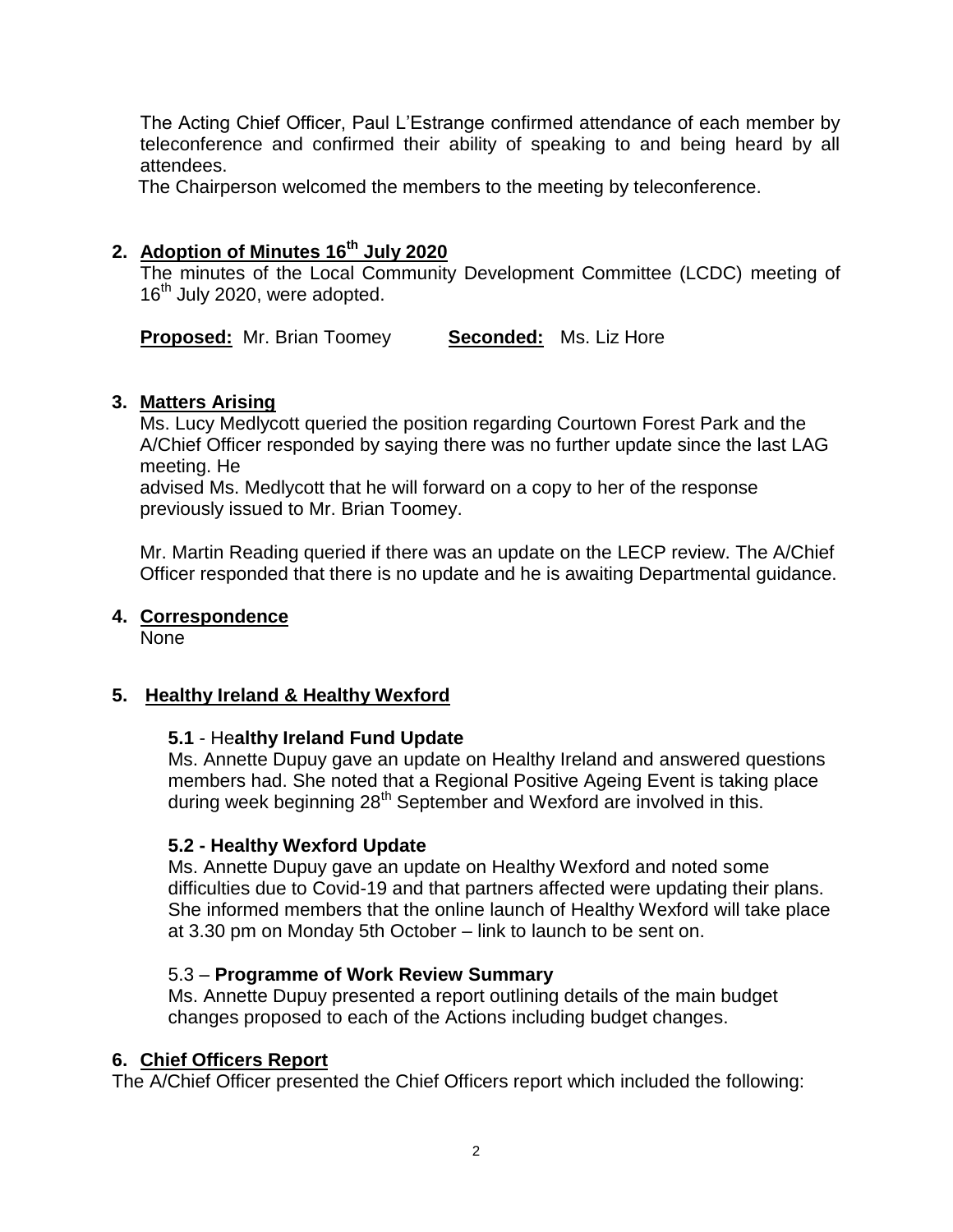- WexSci, Wexford Science Festival
- LECP Review and new LECP
- Age friendly
- Regional Action for Positive Ageing Week
- JPC meeting

The Members noted the contents of the Chief Officers report.

# **7. SICAP Mid-Year Check**

# **7.1 - LCDC Mid-Year Check Guidance Note 2020**

Mr. Michael Sweeney presented the guidance note for LCDC to Completing the Mid-Year Check for 2020.

# 7.2 - **Mid Year check 2020 Action Progress Report**

Mr. Michael Sweeney presented the Mid-Year check 2020 Action Progress Report.

# 7.3 - **Report to the LCDC re mid-year check**

Mr. Michael Sweeney presented the Report to the LCDC re. Mid-Year check.

# **7.4** - **WLD 2020 Mid-year Lot Cost Charged Report Signed**

Mr. Michael Sweeney presented the Mid-Year Lot Cost Charged Report.

# 7.5 - **WLD SICAP Mid-year Update**

Mr. Michael Sweeney presented the Mid-Year update for 2020 and noted that this gives an overview of SICAP in Wexford. As Covid is impacting on SICAP delivery he added that targets may need to be revised.

Mr. Sweeney noted that the recommendation from the SICAP sub-committee to approve the mid-year review. The Chairperson added that the report has been approved.

Mr. Brian Kehoe informed members that WLD had been involved in ERSI research, details of which will be published in the Wexford People newspaper.

Cllr. Leonard Kelly requested that WLD present work carried out under SICAP at next LAG meeting which Mr. Kehoe agreed to.

#### **8. SICAP Sub-Committee Meeting - Thursday 20th August 2020**  8.1 - **SICAP sub-committee replacement**

The A/Chief Officer noted that the replacement for Pat Rath on the SICAP subcommittee would be put on the agenda for the next meeting.

# 8.2 - **Community Meals Coordination Steering Committee food parcels survey recommendation**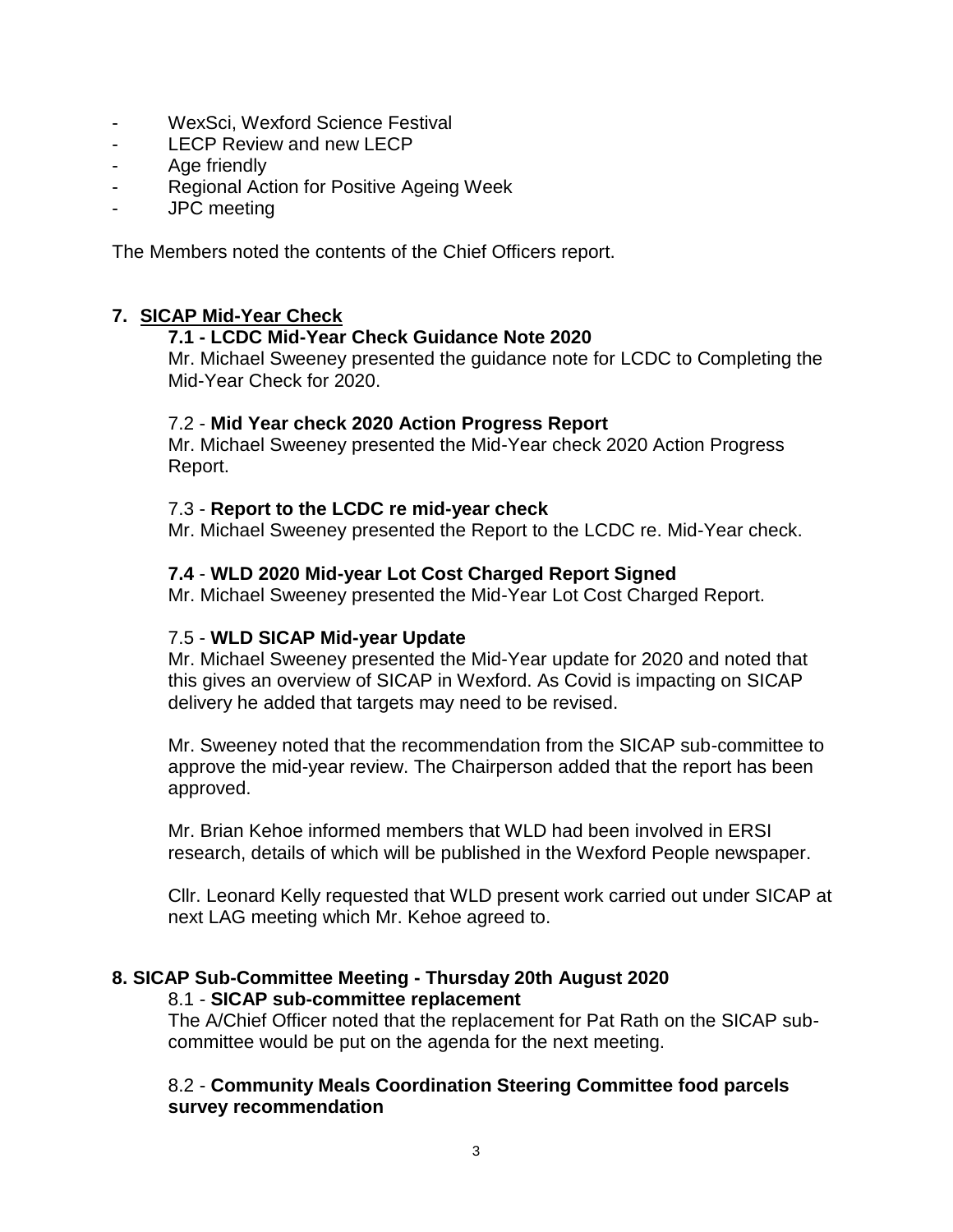Mr. Ger Mackey gave some background to the members on food distribution in the county and noted that 28 groups were involved. Some duplication had been seen and it was agreed to look into a more co-ordinated approach. A survey was sent out to all providers but only 9 replied. In response the LCDC members agreed to formally request that these providers respond to the survey.

**Proposed:** Cllr. Anthony Donohoe **Seconded:** Mr. Brian Toomey

8.3 – Community Allotments recommendation was discussed.The Chief Officer Noted the proposal by Cllr,Leonard Kelly of the Food Forest project and it was Agreed to consider in the future.

**Proposed:** Cllr. Leonard Kelly **Seconded:** Mr.Martin Reading

9 -TIG report was presented to the meeting by Michael Sweeney.The members agreed to the recommendations.

**Proposed:** Cllr.Leonard Kelly **Seconded:** Ms.Liz Hore

#### **10 - Community Enhancement Scheme recommendation - Community Centres and Facilities.**

It was agreed to proceed as recommended by the Chief Officer and as follows:

€40K ring-fenced for grants of €1,000 or less, to be distributed countywide. €125K ring-fenced for grants of €5,000 or less to be distributed equally between the Municipal District areas i.e. 5x€5K per MD.

€25K to support the development of permanent premises for Gorey Mens Shed.

All valid applications to be considered for approval by the LCDC after the 31<sup>st</sup> Oct. 2020.

**Proposed:** Cllr.Anthony Donohoe **Seconded:** Mr.Peter O'Connor

The Chief Officer also sought approval for Round one of the Community Enhancement Programme.